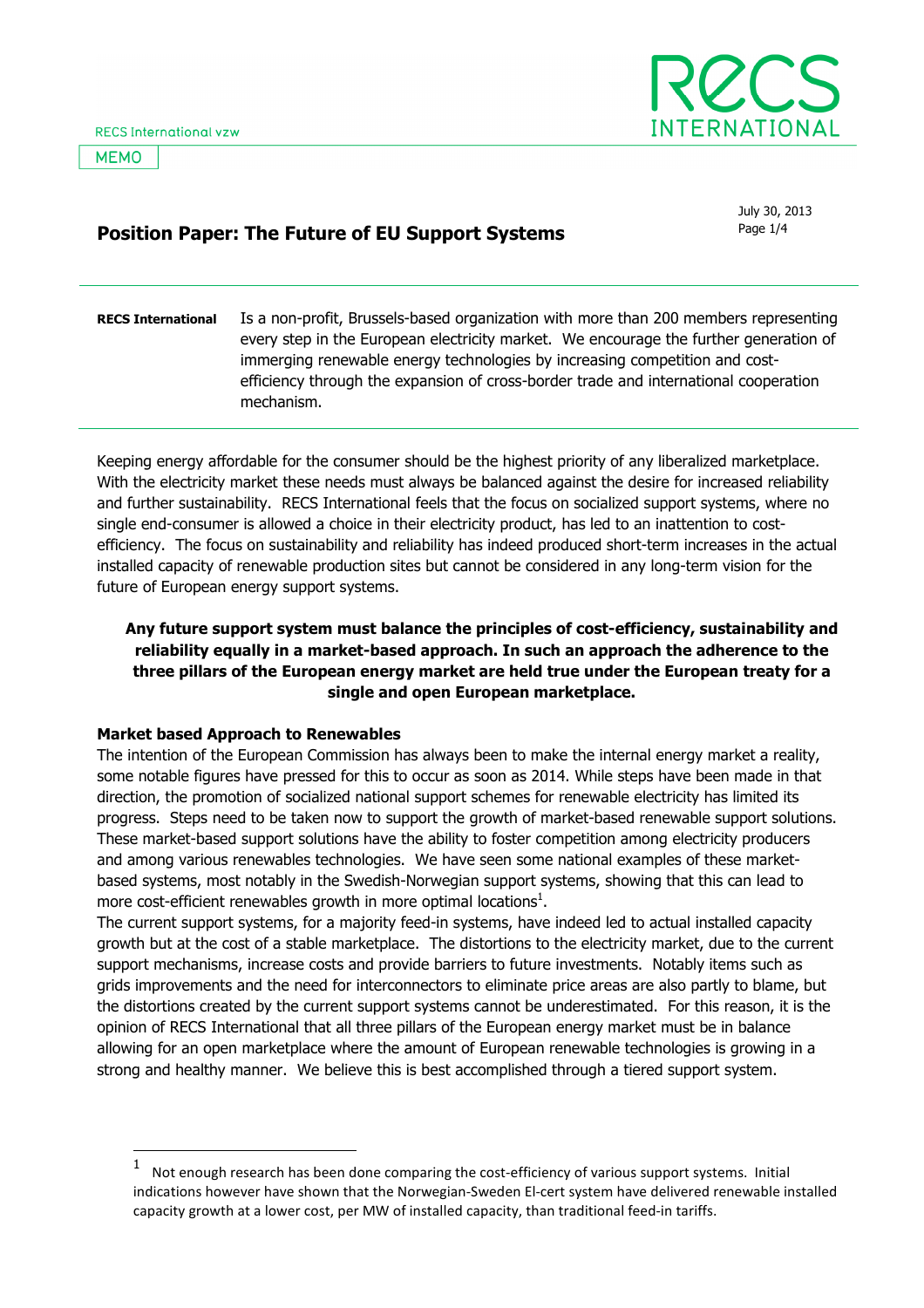

July 30, 2013 Page 2/4

## Consumption Targets for cost efficiency

Before any discussion of support systems it is critical that the target, for which the support systems are used to reach, are clearly defined and indicated. By distinguishing between production targets and consumption targets we are able to optimize the support options against the goals of the European energy policy pillars. CO2 production targets, meeting the need for increased sustainability, can be met through mechanisms like the EU-ETS. The EU-ETS provides transparent price signals in a clear and easily understood manner. If the need for additional reductions exceeds the supply of credits than the price of carbon will increase in near real-time. This allows project investors the ability to invest in the needed carbon reductions off-site if the prices are low, or to implement their own on-site carbon reduction measures if the price is high. While the market for  $CO<sub>2</sub>$  itself may be criticized for its price stability, this was a direct result of the financial crisis in 2008 and could not have been predicted by market experts. Small policy improvements can be fixed while allowing the EU-ETS to better function post-2020. Competition, the second pillar of EU energy pillar is well supported under the EU-ETS. It allows for a single carbon market, across the EU, with clear price signals and the natural cost efficiencies of an open, liberalized marketplace.

The final pillar of the EU energy policy is that of security of supply. Security of supply is addressed in a target by decreasing energy consumption (energy efficiency) and consequently increasing specific types of energy services (notably renewable or European produced). This energy consumption target must reward the reduction of energy use and increase in renewable consumption equally. To do this effectively in a costefficient and competitive manner, support systems made to address the consumption target must acknowledge the improvements in the voluntary market for renewables (The GO market) that have taken place over the last 10 years.

The separation of production targets and consumption targets also allows for the natural distinction between supply-side and demand-side activities.

## A tiered approach for Consumption Targets

RECS International proposes that any target used to meet the need for increased security of supply must use and strengthen the internal market for renewable energy. The following plan accomplishes this and as a result can significantly reduce the cost of new renewable installed capacity around Europe.

1. Freeze the conditions for all existing plants under a FIT or bonus systems:

Retroactively changing support schemes is neither beneficial for the investor nor consumer. Investors have chosen to go forward with their project under a given set of parameters and it is unrealistic to change these after the installation has been built.

2. Create an (optional) security of supply, consumption-based target in all member states:

For new renewables investments a tier-1 consumption target for all member states should be created. The EU must decide if this target should be binding or indicative. If indicative, each member state will have the option to mandate this target at the national-level.

Under the tier-1 consumption target all types of European renewables technologies would be eligible. If this plan were to be introduced prior to the end of the 2020 targets, than national tier-1 targets would be derived from the existing national targets for 2020 excluding what has been achieved up until now. The obligation is most effective if it is placed upon the electricity suppliers.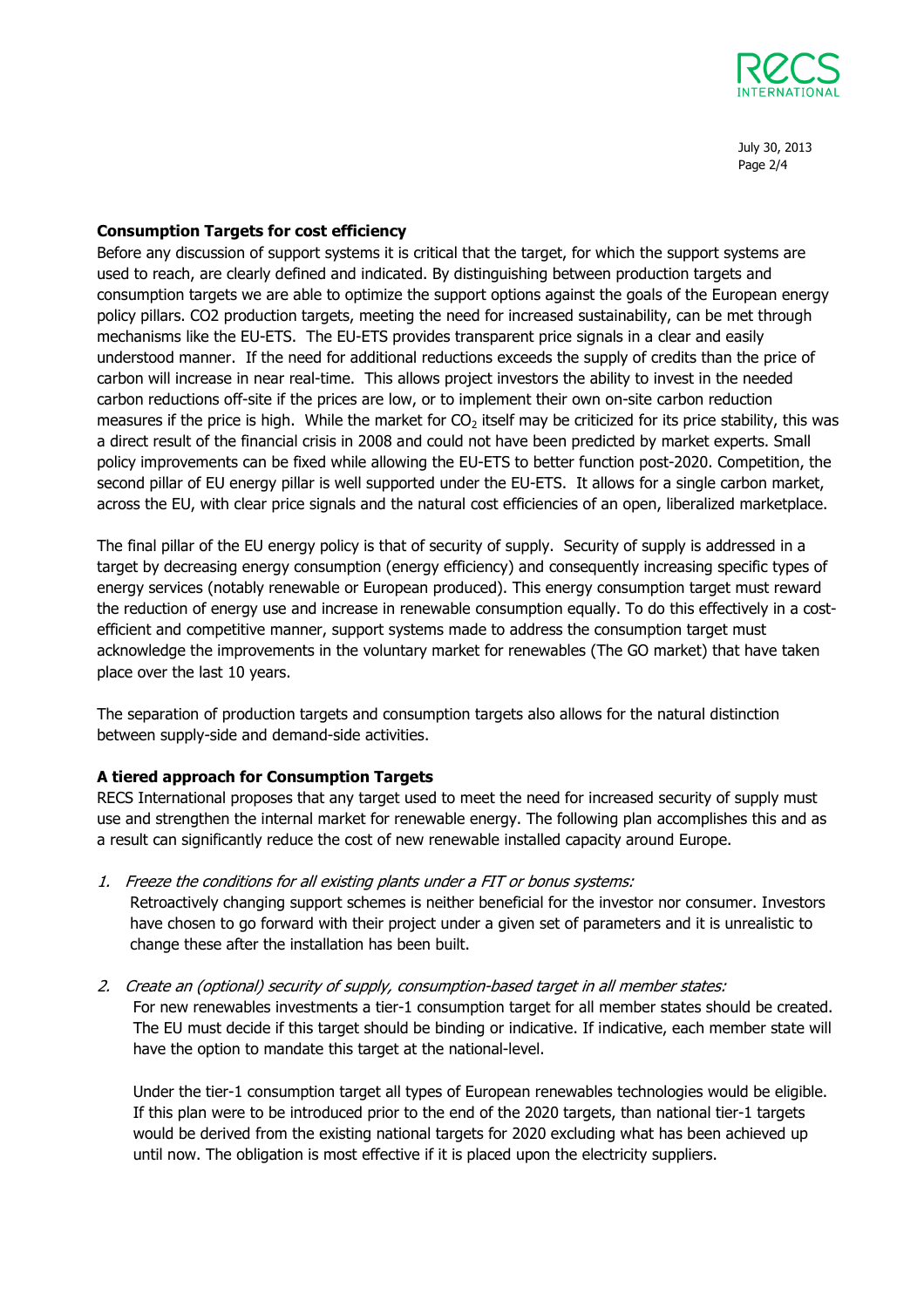

July 30, 2013 Page 3/4

Much like in the Norwegian-Swedish El-Cert system, support certificates would be created for each MWh of renewable production in Europe. Current voluntary certificates are already being issued at more than 250-TWh of production every year. This corresponds to nearly 1/3 of all renewable services in Europe proving that the technological barriers for the issuance of support certificates are no longer an issue. This task would be easily accomplished by the already appointed national competent bodies responsible for the issuance of national GO certificates when requested by a producer.

The support certificates used to meet the national consumption target/tiered support system would be fully open to cross border trade with some exceptions for those national governments wanting guarantees of locally produced, domestic renewable electricity production. Closing the borders completely, as is the situation for most member states today, reduces competition and eventually creates an expense paid for by the end-consumer, seen partly in the less efficient renewables placement. The commission should decide upon a minimum percentage of the consumption target that each individual member state is required to allow as coming from international renewable production sites. One example could be that the commission requires that 25% of the consumption target on suppliers could be acquired from international sources. Naturally, if market signals allow for the quota obligation to be met from cheap domestic consumption that is fine as well, but a supplier should not be required to only consume domestic production and be free to explore international options for a portion (in this case 25%) of their tier-1 consumption target. Member states will have the possibility to decide on a higher degree of internationalization allowing a bigger share of imports than 25%, if that is their desire.

The consequence will be more competition among renewables in Europe and on-shore wind would likely set the marginal price. This will lead to a higher degree of cost efficiency but not trigger new technologies in need of more development. Therefore a tier-2 consumption target for less mature technologies would be needed.

3. Create a tier-2 consumption target in all Member States:

A tier-2 consumption target will have a very similar design as seen in the tier-1 consumption target with the exception that not all renewable technologies will be eligible. On-shore wind and cheaper technologies would be excluded from the consumption target only allowing investments in less mature and consequently more expensive technologies, e.g. PV or off-shore wind. The consumption target for tier-2 should represent a volume above the tier-1 volume target created by the EU.

The tiered support system is not untested. Sweden and Norway are common European examples, but systems like this also exist around the world. A majority of the individual states in the United States of America have Renewable Portfolio Standards (RPS) defined in a similar way to this tiered support proposal. While each of these states has different targets as well as different technologies that are eligible to meet individual tiers, all systems allows for the consumption of renewables from other states to increase the effective placement of technologies.

## 5 Key Messages from RECS International

1. A stronger focus must be given to realize a truly open, competitive and liberalized energy **market.** An internal market for renewables is critical and was seemingly ignored in the 2020 framework. National support systems are more cost-effective at implementing renewables when the system allows for cross border trade. Making sure support systems are cost-efficient and competitive